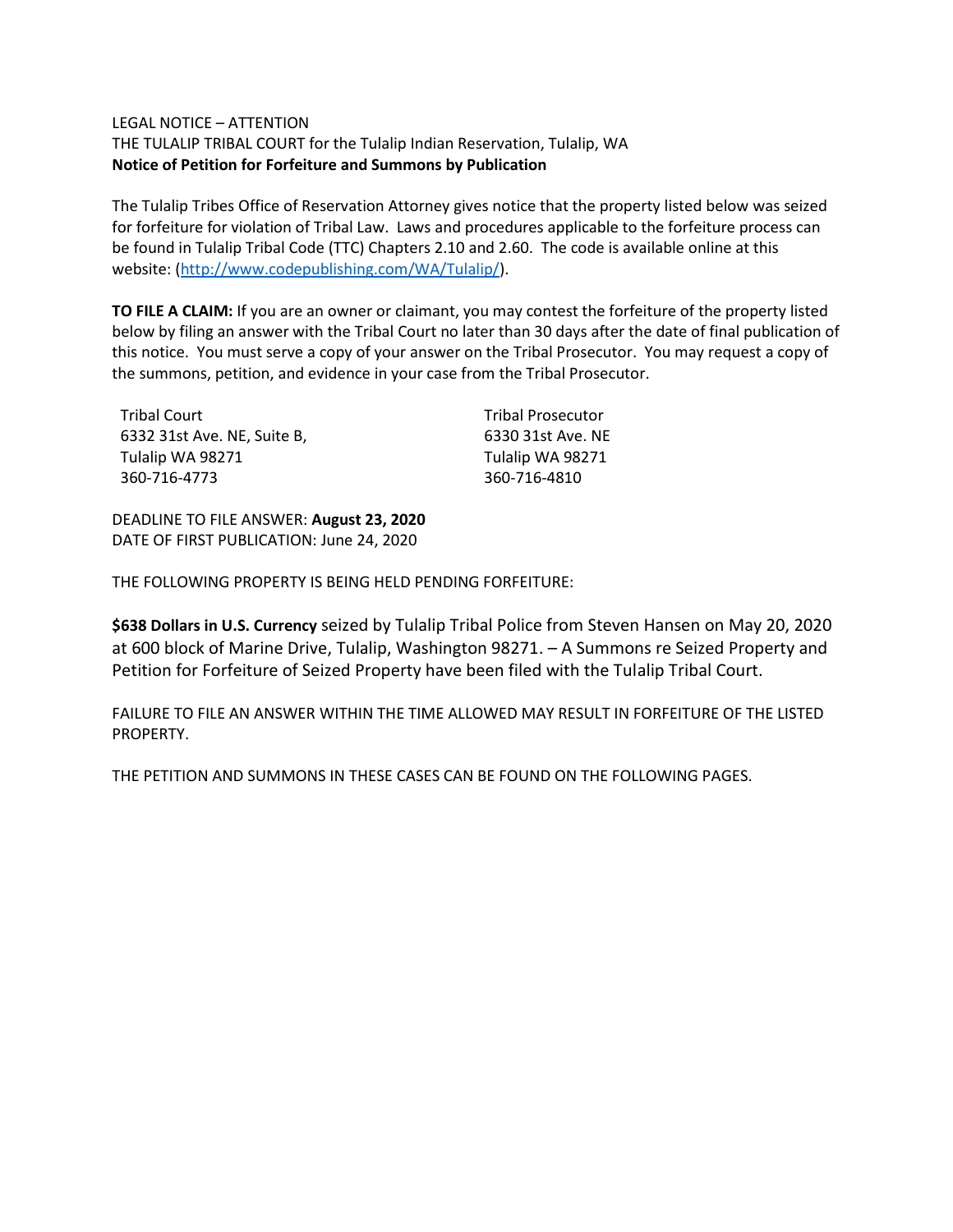2 3 4 5 6 7 8 9 10 11 12 13 14 15 16 17 18 19 20 21 22 23 24 25 **IN THE TULALIP TRIBAL COURT FOR THE TULALIP INDIAN RESERVATION TULALIP, WASHINGTON** IN REM THE FORFEITURE OF: SIX HUNDRED THIRTY EIGHT DOLLARS in U.S. Currency (\$638) NO. TUL-CV-FO-2020- **SUMMONS RE SEIZED PROPERTY** TPD Incident No. 20-1162 Primary Officer J. Wilcox **(Clerk's Action Required)** TO: Steven Hansen  $7211$   $27<sup>th</sup>$  Avenue NE Tulalip, WA 98271 YOU ARE HEREBY NOTIFIED that the Tulalip Tribes, Plaintiff, by and through its prosecuting authority, has filed a petition with the Court that seeks to have forfeited, to the benefit of the Tribes, certain property that you allegedly own, claim, or have an interest. Pursuant to Chapter 2.60.070§(4)(a), of the Tulalip Tribes Code of Law, you have thirty (30) days after you have been served the petition and this summons to file with the Court a response to the allegations described in the petition. No extension of the time for filing the response may be granted. Failure to respond within 30 days may bar you from presenting evidence at any later evidentiary hearing regarding the seized property. Further, if no response is filed within 30 days after service of the petition and summons, the Court, upon motion of the Tribes, shall order the property forfeited to the Tribes. Chapter 2.60.070§(4)(b) governs responses to forfeiture petitions. The Clerk's Office does not provide legal advice. It is your responsibility to familiarize yourself with the applicable tribal law—which is available from the Clerk's Office and on-line at: http://www.codepublishing.com/WA/Tulalip/

26

1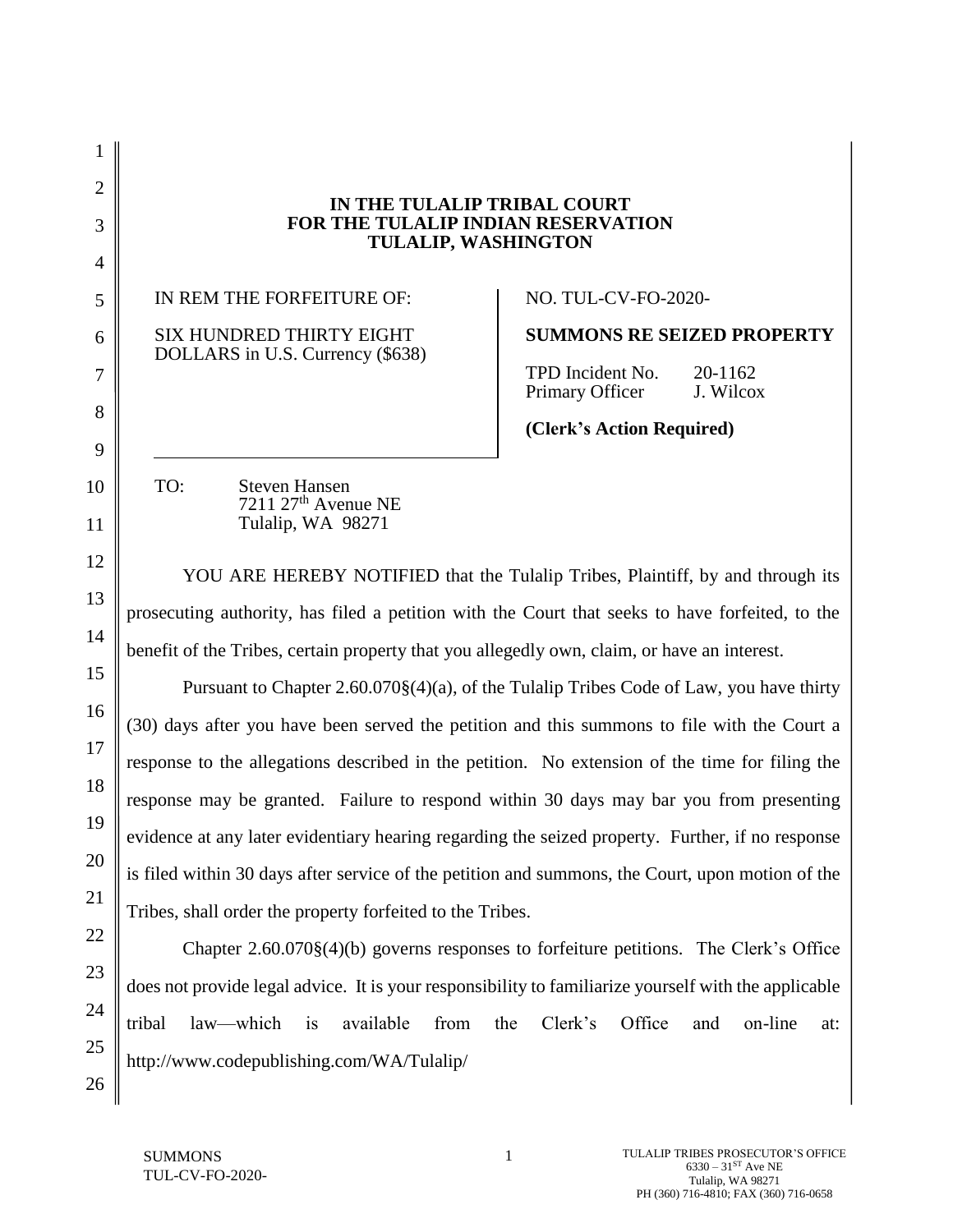| $\mathbf{1}$     | Your response must be mailed to, or personally filed with, the Clerk's Office at 6332-  |
|------------------|-----------------------------------------------------------------------------------------|
| $\overline{2}$   | 31 <sup>st</sup> Ave NE, Suite B, Tulalip WA 98271.                                     |
| $\mathfrak{Z}$   | Questions regarding the petition should be addressed to the Tulalip Tribes Prosecutor's |
| $\overline{4}$   | Office at 360-716-4810, not to the Clerk's Office.                                      |
| $\sqrt{5}$       |                                                                                         |
| $\boldsymbol{6}$ | DATED this ______ day of June, 2020.                                                    |
| $\tau$           |                                                                                         |
| $8\,$            | <b>CLERK OF THE COURT</b>                                                               |
| 9                |                                                                                         |
| $10\,$           |                                                                                         |
| 11               |                                                                                         |
| 12               |                                                                                         |
| 13               |                                                                                         |
| 14               |                                                                                         |
| 15               |                                                                                         |
| 16               |                                                                                         |
| $17\,$           |                                                                                         |
| $18\,$           |                                                                                         |
| 19               |                                                                                         |
| 20               |                                                                                         |
| 21               |                                                                                         |
| 22               |                                                                                         |
| 23               |                                                                                         |
| 24               |                                                                                         |
| 25               |                                                                                         |
| 26               |                                                                                         |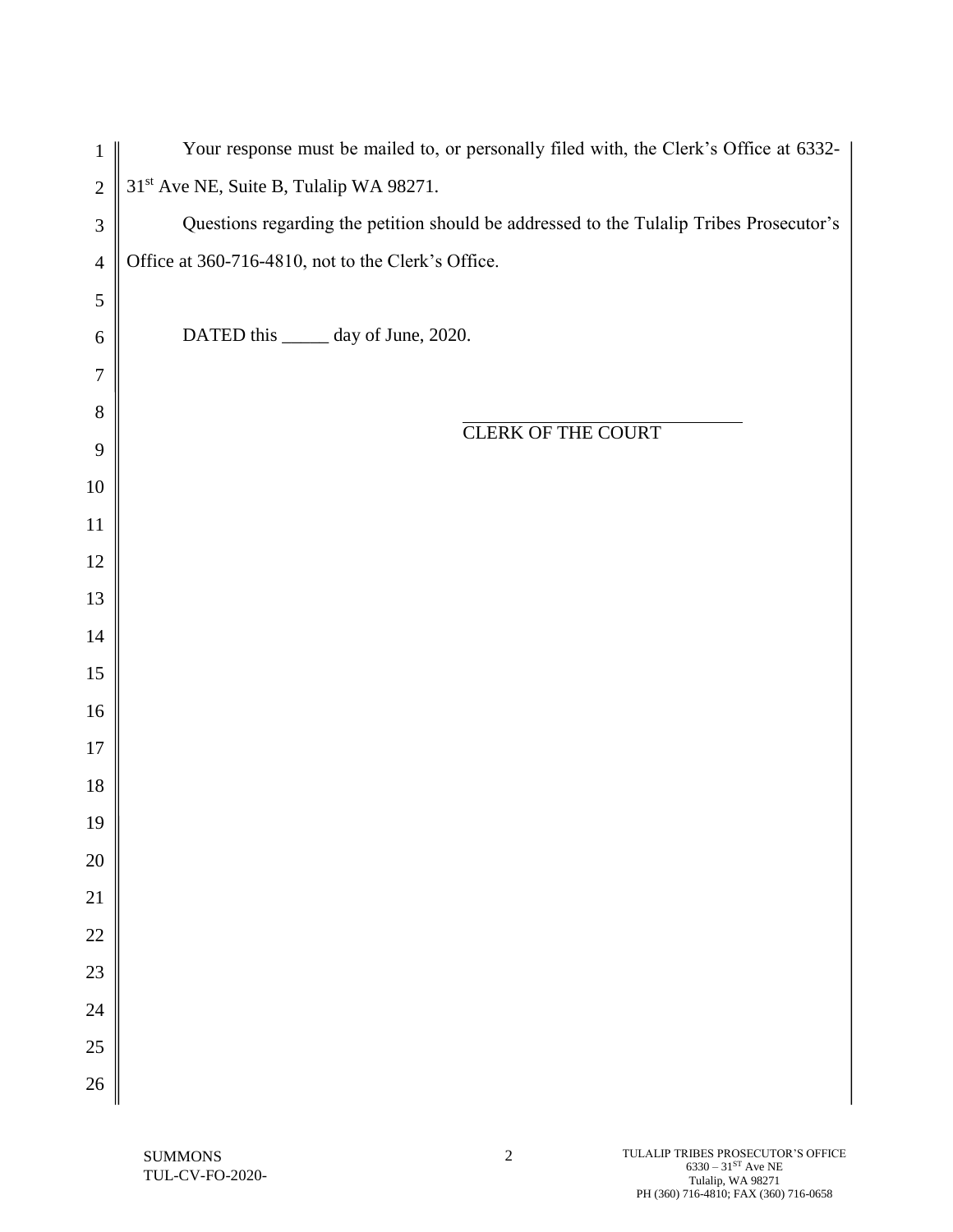| IN THE TULALIP TRIBAL COURT        |
|------------------------------------|
| FOR THE TULALIP INDIAN RESERVATION |
| TULALIP, WASHINGTON                |

IN REM THE FORFEITURE OF: SIX HUNDRED THIRTY EIGHT DOLLARS in U.S. Currency (\$638)

 $\mathbf{1}$ 

 $\overline{2}$ 

3

 $\overline{4}$ 

5

6

7

 $\bf 8$ 

9

10

11

12

13

14

15

16

17

18

19

20

21

22

23

24

25

26

# NO. TUL-CV-FO-2020-

## PETITION FOR FORFEITURE OF **SEIZED PROPERTY**

TPD Incident No. 20-1162 Primary Officer J. Wilcox

COMES NOW the Tulalip Tribes, Plaintiff, by and through its prosecuting authority, to petition the Court to institute proceedings for the forfeiture of the property described in section I, below. The Court has subject matter jurisdiction over these proceedings, and this Petition is made pursuant to, Chapter 2.60 of the Tulalip Tribes Code of Law.

#### I. **SUBJECT PROPERTY**

As described in detail in Tulalip Police Incident Report #20-1162, which is on file with the Tulalip Tribal Court under this cause number, on or about the 20<sup>th</sup> day of May, 2020, Tulalip Tribal Police (TPD) seized a \$638 from Steven Hansen in the vicinity of 600 block of Marine Drive, Tulalip, Washington in connection with narcotics trafficking on the Tulalip Reservation.

#### Π. **AUTHORITY**

Because the Subject Money was furnished or intended to be furnished by any person in exchange for a controlled substance or listed chemical in violation of Tulalip Law, it is subject to forfeiture pursuant to Tulalip Tribal Code 2.60.020§(7).

#### Ш. **CLAIMANTS**

Steven Hansen, from whom the subject property was seized, is the only person who the Tribes knows or has reason to believe has or may assert a claim to the subject property. Steven

PETITION FOR FORFEITURE OF **SEIZED PROPERTY TUL-CV-FO-2020-**